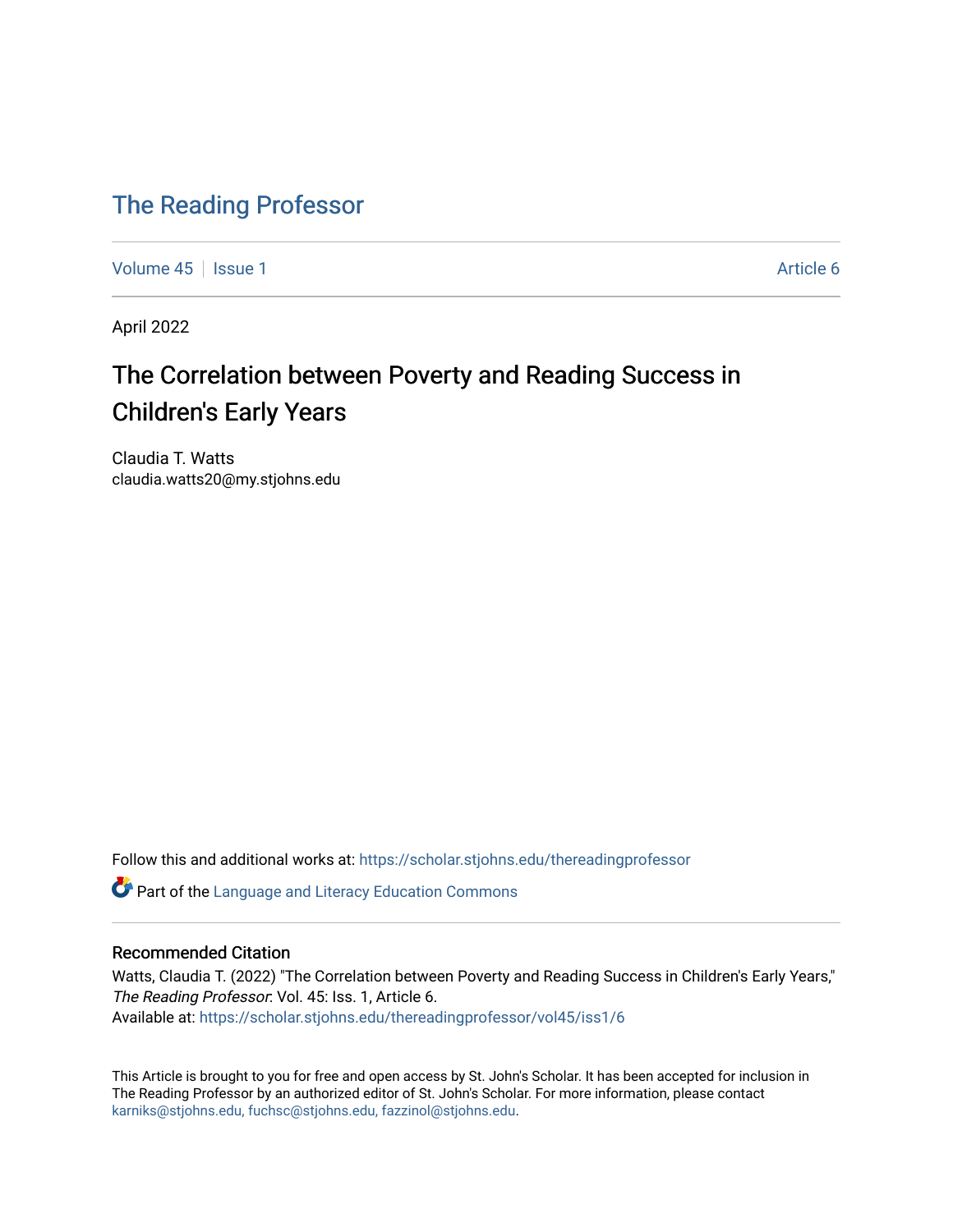# **The Correlation between Poverty and Reading Success in Children's Early Years Claudia T. Watts**

#### **St. John's University, School of Education**

#### **Author's Note**

Claudia T. Watts is a Ph.D. candidate at St. John's University, New York City. Correspondence concerning this article should be addressed to: [claudia.watts20@my.stjohns.edu](mailto:claudia.watts20@my.stjohns.edu)

#### **Abstract**

It is important that young children from low-income families, and who are also categorized as being from a low socioeconomic status, acquire the early literacy skills that support their development. These skills should enable them to transfer their learning as they progress through succeeding grades. Research indicates that young children will be more successful at reading if they have access to quality learning materials and enriching literacy programs. The purpose of this article is to better understand and briefly discuss how poverty negatively influences early reading success. Children from low-income families often have significantly lower preacademic skills, infrequent interactions with learning materials, and experience less parental involvement. This article discusses some of the research that has explored how poverty affects reading success in children's early years. The greater the degree of poverty, the less likely students are to meet acceptable reading standards. The most recent studies on the correlation between poverty and reading success still indicate that the cycle of disadvantage is yet to be broken. Implications and limitations for these students' literacy skills and overall academic success are discussed.

*Keywords:* poverty, economically disadvantaged youth, young children, early education, low socioeconomic status, reading success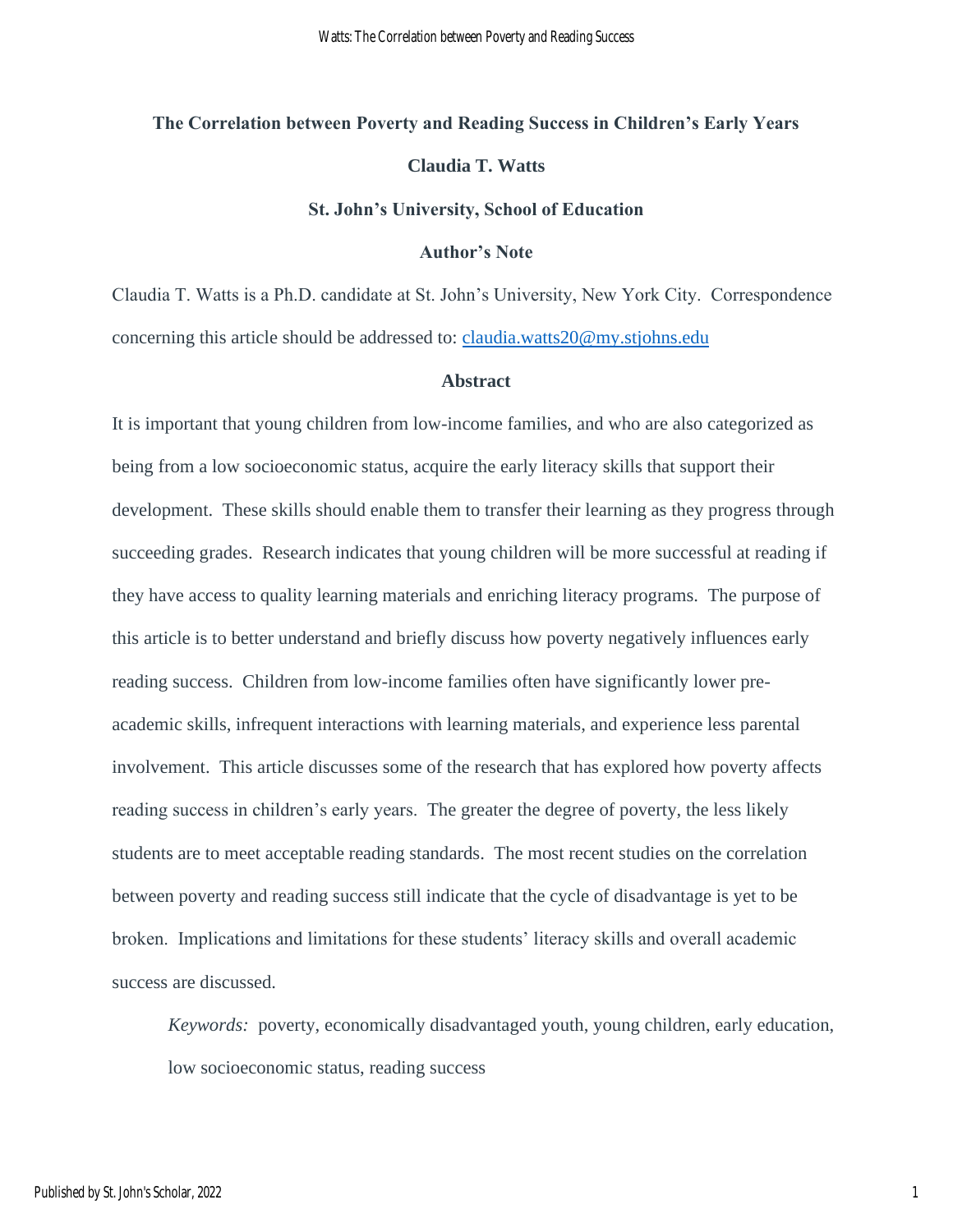Poverty is a hindrance to children's education and well-being and is strongly predictive of limited academic opportunities, social exclusion, ill health, and marginalization (Dickerson  $\&$ Popli, 2014; Cooper & Stewart, 2013). In the United States, there currently are more children living in poverty than during the entire period of the Great Depression (Potter, 2015). For these disadvantaged children, poverty begins almost immediately from birth. Some low-income families are victims of generational poverty and decreased literacy abilities. Some live in economically depressed areas. Since their families are low-income earners, the lack of academic opportunities in their early years are more likely to cause these children to be reared in information and learning material-poor environments. They also have limited opportunities to attend after-school and summer enrichment programs (Burney & Beilke, 2008). Students from low economic environments are at risk of reading failure (Hagans & Good, 2013).

The result of these disadvantages is a large achievement gap. This is evident as the students begin and progress through Kindergarten. Because low socioeconomic status has no quick fixes, these children and their families can remain in this state for extended periods. Unfortunately, due to these circumstances, the gap will widen over time (Carpenter, Ramirez, & Severn, 2006). Early reading success is achieved when students are mentally and physically prepared to learn. Students who lack the basic hierarchy of needs (Maslow, 1943) do not have the tools necessary for effective stimulation of their intellectual abilities to take place. The diets of many poor children do not supply them with the essential nutrients needed for a healthy physical, social, and academic development. Malnourishment has more serious repercussions for children under the age of three years. They are more likely to experience permanent disabilities, weakened immune systems, and less motivation to learn (UNICEF, 1998). Many children are not attending school physically, socially, emotionally, or cognitively ready to learn. Millions of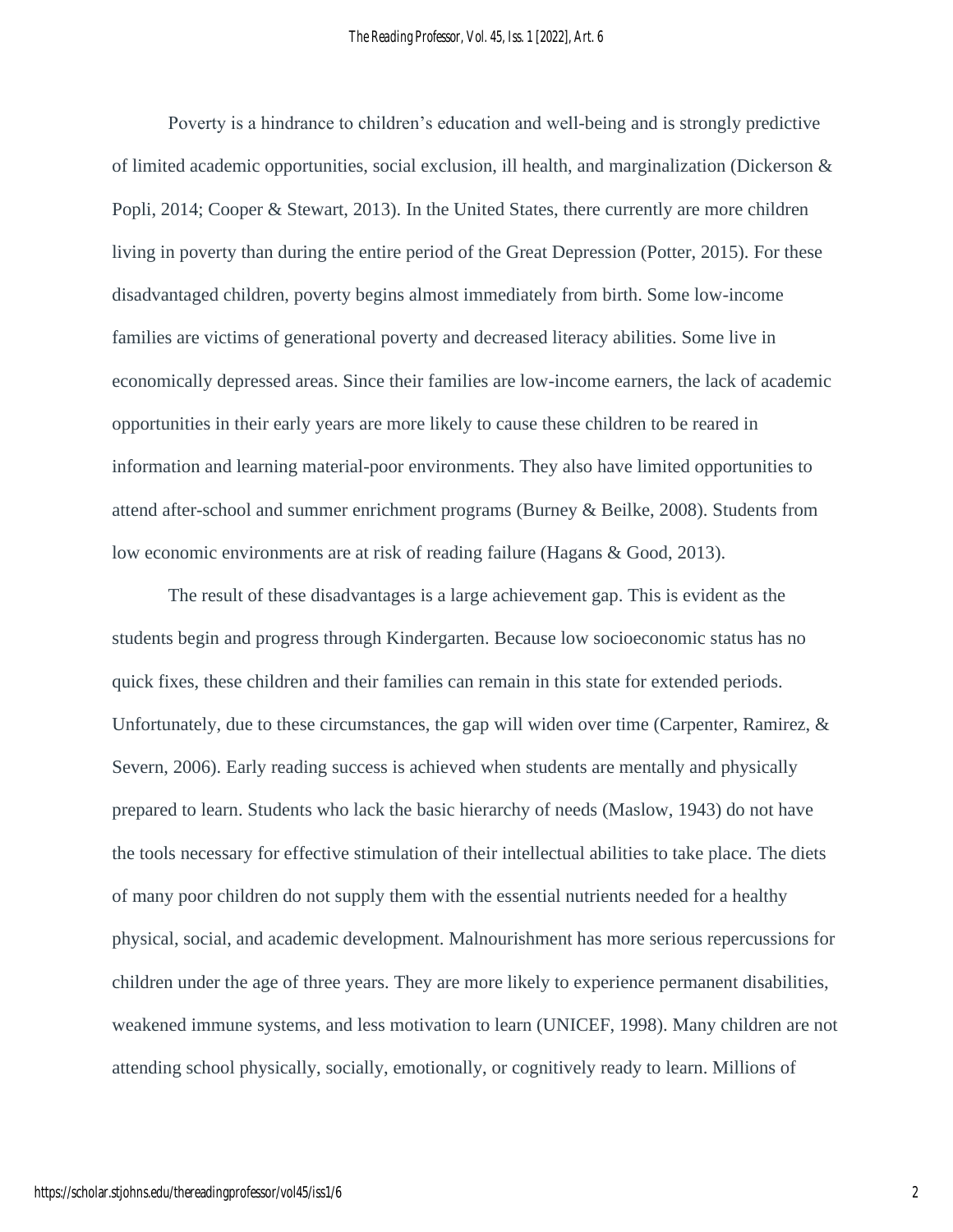American children go to school experiencing poor health, hunger, low self-esteem, attention deficits, violence, and low expectations (Children's Defense Fund, 2000). Children need healthy and strong foundations if they are to successfully thrive. According to Investing in Children (2001), "deficits in meeting these needs can severely hinder a child's performance at home, at school, and in adult life" (p. 2).

Early education students whose families are below the poverty line are unable to access the resources necessary for learning when compared to their counterparts from families with higher incomes. It can be surmised that poverty can strongly determine a child's academic achievement. The following sections discuss some of the research concerning this correlation between young children in poverty and reading success.

#### **Children, Poverty and Health**

The National Center for Children in Poverty (2017) stated that one of four children in America lives in poverty. Forty six percent of these children live in poverty-stricken environments. Access to food, clothing, housing, and medical services is difficult at best. Research shows that there is a strong and detrimental relationship between low-income students and their health. Poor children are not as healthy as non-poor ones (Duncan & Brooks-Gunn, 1997). According to Children's Defense Fund (2000), poor children are susceptible to serious physical and mental disabilities and maladies. The poverty they are experiencing is associated with poor nutrition and substandard living conditions. This includes living in dangerous neighborhoods where substandard services and juvenile delinquencies are common occurrences.

Many young children in poverty are victims of health disorders. Mental health and asthma are two examples of these disorders. According to Pacheco et al. (2014), asthma is one of the most common disorders associated with these children because "racial/ethnic minority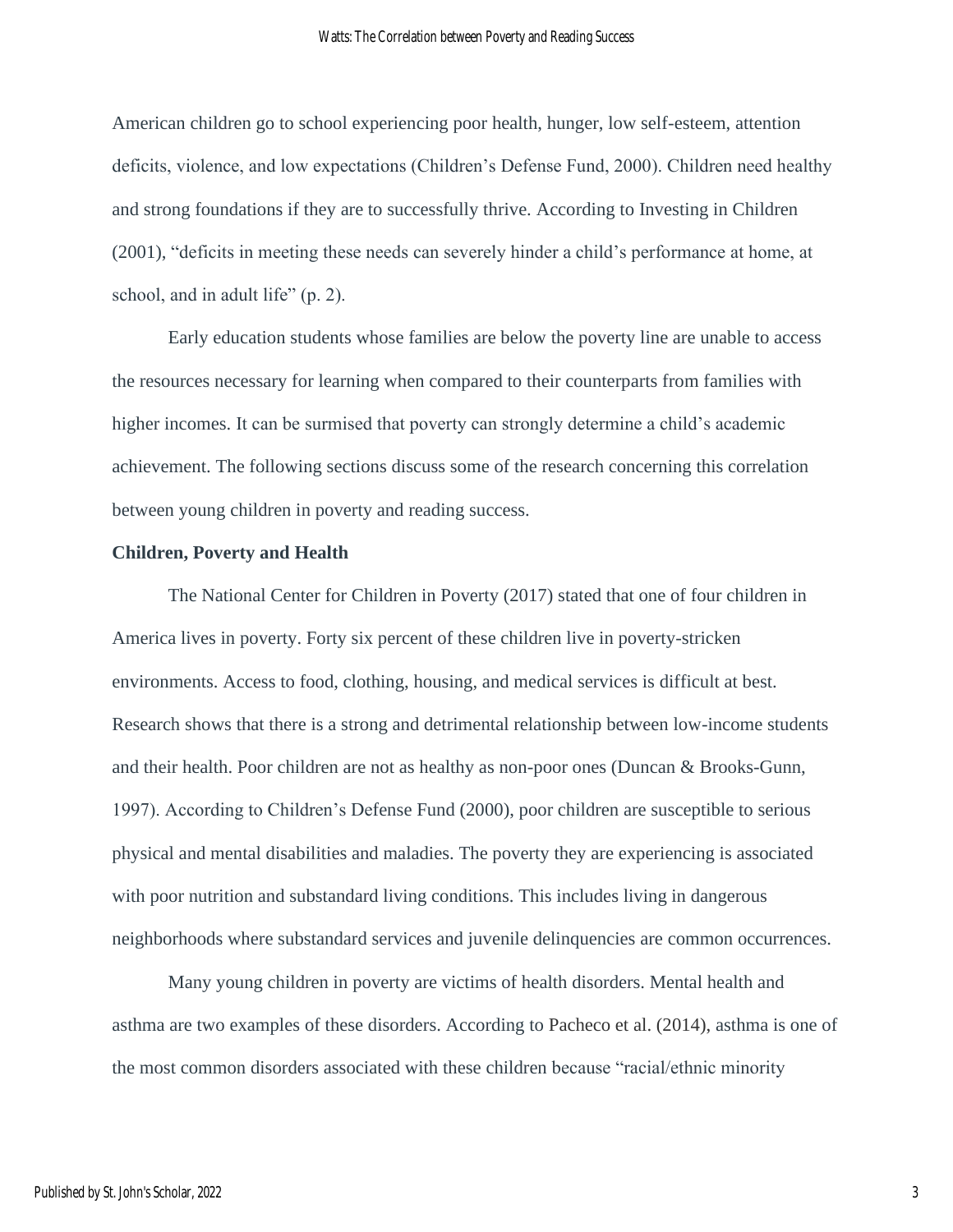families with low incomes tend to reside in neighborhoods with low housing quality" (p. 467). Many of these families live near highways, bus depots, other high traffic areas, and places prevalent with contaminants of the air and ground. The resulting exposure to such toxicity and environmental hazards is a contributing factor to asthma. Children in poverty have a 25.8% chance of experiencing asthma due to their living conditions.

Pulcini et al. (2017) also discovered that asthma and attention deficit hyperactive disorder (ADHD) are more commonly found among children living in poverty. Children with ADHD can experience anxiety and depression. They can experience lack of focus, impulsivity, and be disruptive. As an educator with over twenty-five years of K-12 experience, I have seen young children with ADHD and asthma struggle with school life. Those who are from low-income families attend school the least. This sporadic attendance negatively affects their reading success. Not many students can continue from where they stopped. Since these students' families are unable to afford regular health care, school absenteeism, learning potential, and overall academic performance continue to be severely affected (Racine, 2016).

Researchers such as Hagans and Good (2013) compared the influence of early literacy intervention on the reading skills of students from low socio-economic backgrounds with affluent students. The researchers examined seventy-five first graders from three elementary schools. They discovered that the reading skills of the affluent students superseded their counterparts. The students from a low economic background were at an increased risk for reading disabilities although they were receiving specific reading intervention. Absenteeism, ill health, lack of parental involvement, and student interest were some other factors that influenced reading disabilities. It is likely that parents who are poverty stricken are unable to afford the out of school resources that can assist their children to experience reading success. The parents may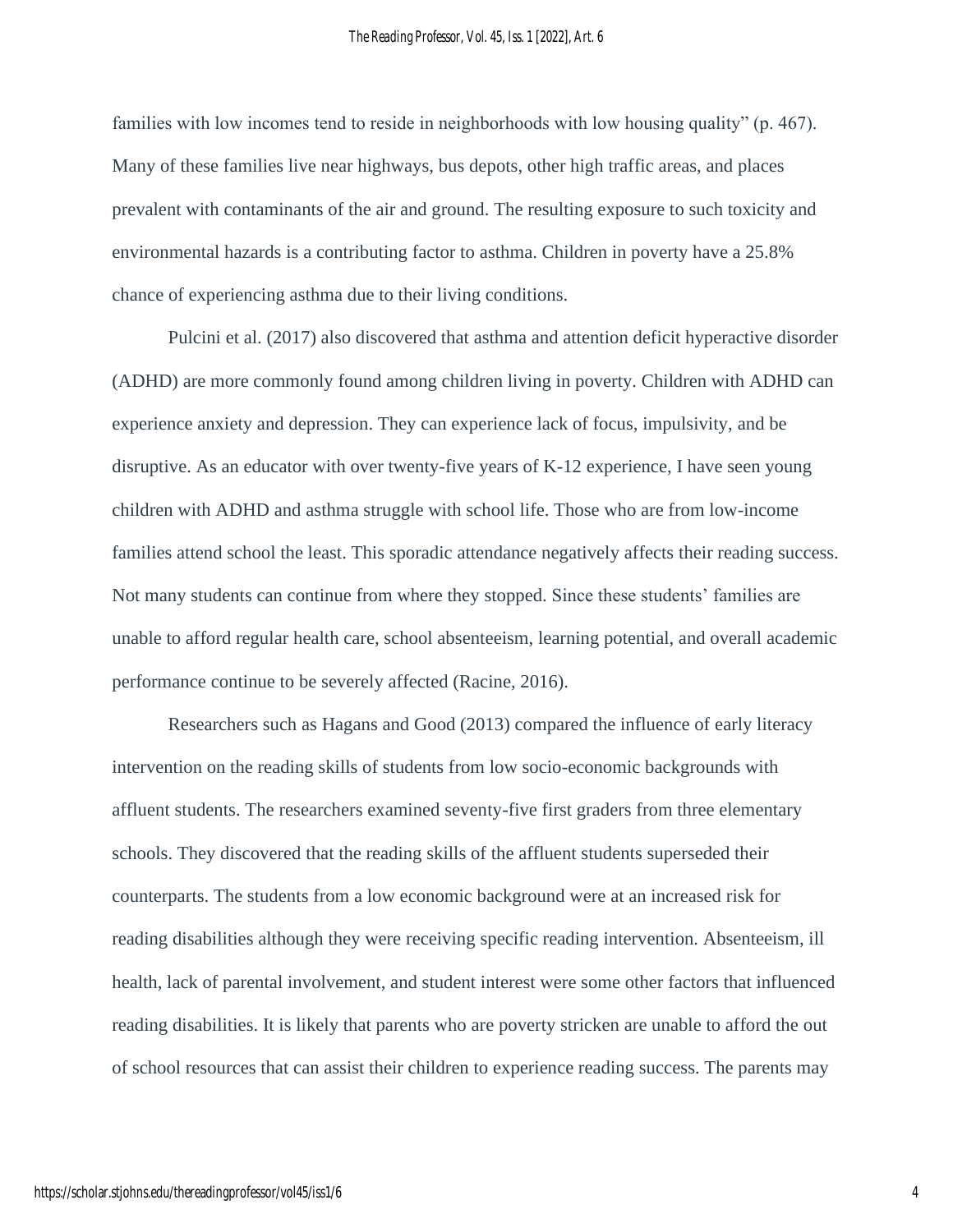also be experiencing educational deficiencies that hinder them from assisting their children. According to Medcalf, Hoffman, & Boatwright (2013), parents at the low socio-economic levels are more focused on providing for the day-to-day basic needs of their children.

Low economic status does not mean that parents devalue education and are not concerned about their children's futures as are their affluent counterparts. The significant disadvantage that they face is financial. They lack the finances necessary for healthcare and educational needs. In contrast to Metcalf et al. (2013), Rank (2004) indicated that there are parents, who, although poor, desire better for their children. They are poor but not unambitious. He stated that "research has repeatedly demonstrated that those who fall below the poverty line...hold the same fundamental aspirations, beliefs, and hopes" (p. 48). Compton-Lilly, (2003, 2007) and Gorski (2006) are two other researchers who refute the stereotype that if parents are poor, they devalue education. Lareau (2003) conducted a study in which a comparison was made between children and families living in poverty and their more affluent peers. The findings indicated that all families wanted their children to be happy, healthy, and academically sound.

#### **Children, Poverty, and School**

It is an established fact that many inner-city schools have the most poverty-stricken student populations (Kozol, 1991). Research shows that where a student resides influences where and with whom he goes to school. It is unfortunate that status affects the American educational system. Children in low economic communities do not have the same advantages and resources as children in higher income areas even within the public school system (Cashin, 2015; Siegel-Hawley, 2014; Tate, 2008). Children who are in poverty are more likely to drop-out, have higher rates of retention and higher special education referrals (Duncan & Brooks-Gunn, 1997). Although the research of Fernandes and Sturm (2010) focused on elementary school facilities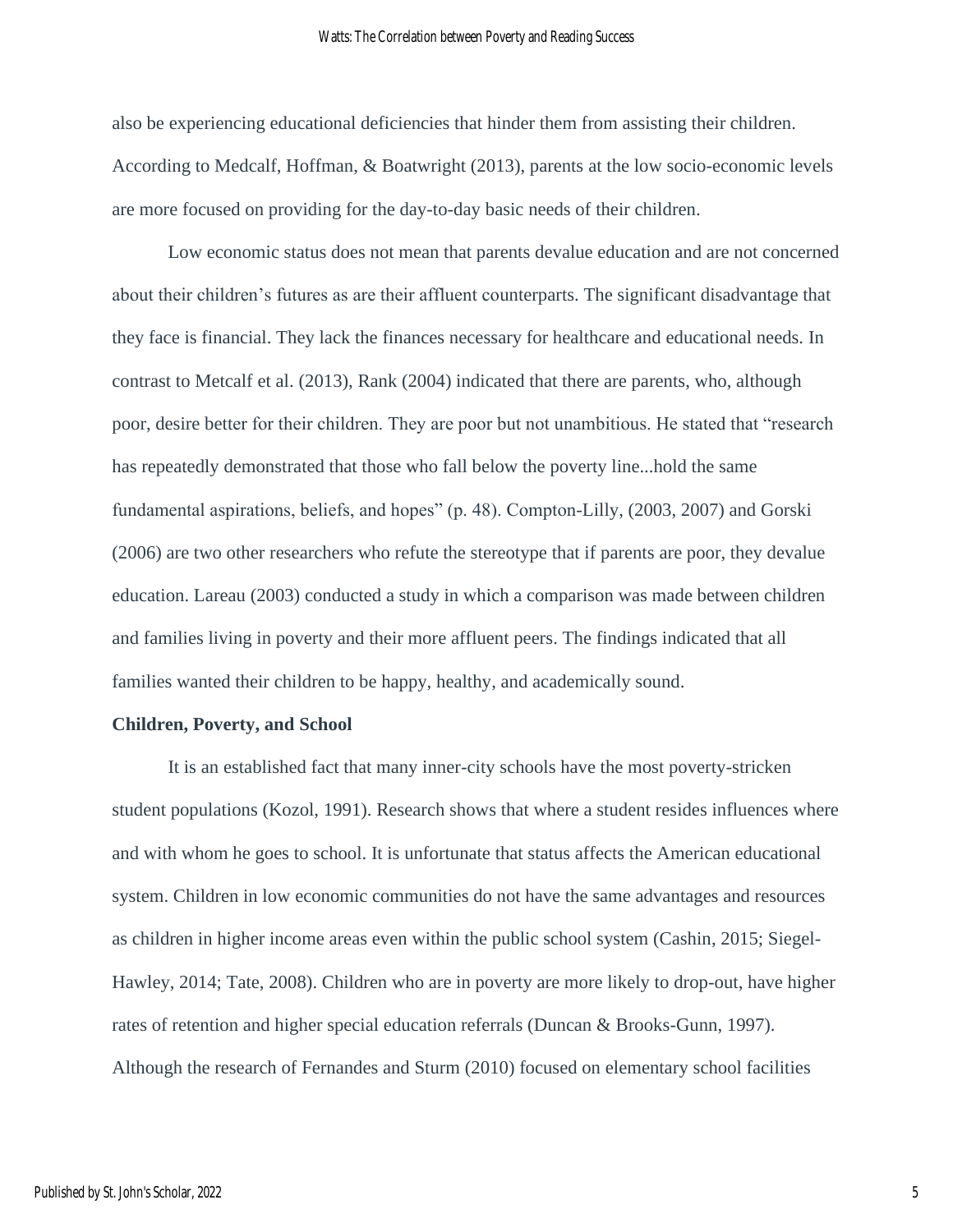and their correlation to recess, obesity, and physical education, they determined that students from disadvantaged backgrounds were attending schools that had outdated equipment and poor facilities. They stated that "schools with a high fraction of minority children were more likely to report an inadequate playground. Children from low-income households or from racial/ethnic minorities were also less likely to have an adequate playground at school" (p. S32). Even in recreation, children in poverty are disadvantaged.

The Children's Defense Fund (2000) concurs with the some of the research of Fernandes and Sturm (2010). The CDF discovered that inner city schools face several challenges that some rural and suburban schools do not. Some of these challenges include over-crowding, dilapidated facilities, insufficient equipment such as computers, teacher shortages, and low student achievement. According to Hirsch (2003), poor children will not learn well. He discusses how poverty has serious effects on children's literacy skills, and states that "low-income students have more to learn—and in an effective program they begin to catch up" (p. 29).

Educational institutions are matriculating better prepared teachers. Teaching institutions are providing instruction using the most current teaching and learning concepts and technology. Student teachers are participating in more and lengthier mentoring programs and usually in service training as a means of cooperative collaboration in preparation for the rigors of the classroom (Aderibigbe, 2013). These teachers are still teaching or going to teach povertystricken and hungry children. What then is the solution? How can the teachers be effective? Some teachers are aware of their students' status, some are not. How can the students focus on their reading task without worrying about their home environment or when next they are going to eat? Children should not be anxious about when their next meal will be or what their home environment will be like after they leave school.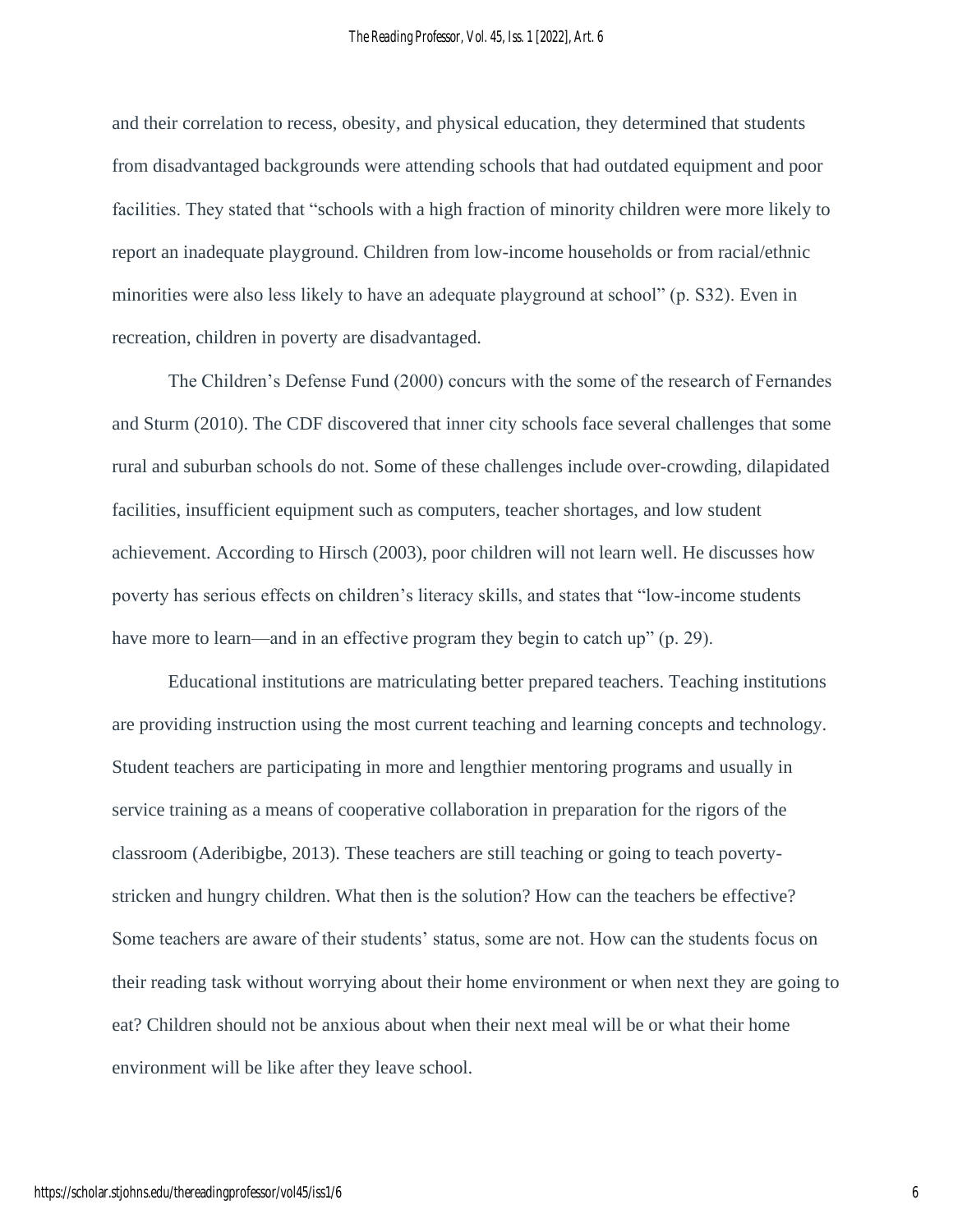Some students are living in various environments such as homeless shelters. How can this child focus on his homework? How can we as teachers, expect his caregiver to encourage him to complete his tasks when she is more concerned with the length of stay at the shelter and where the child will go next? Racine (2016) indicated that it will be a team effort to care for our poor students. Teachers are essential members of this team. By understanding these students' backgrounds, they can have a positive impact on student learning outcomes. The awareness of student's backgrounds should encourage teachers to exercise patience. Young children should not be directly or indirectly marginalized. They are not responsible for their circumstances. It is understood that teachers are not compensated to show love and affection. However, these students may display better reading outcomes if it is evident that their teacher is as patient as she is vigilant about their reading success. Hollingworth and Drake (2011) encourage teachers to help and motivate students to love reading. The activities should be stimulating, practical and memorable. Although teachers are providing research-based reading instruction, they should display patience and give students time to grasp and practice concepts. Since children in poverty are more likely to experience difficulties, Cavanaugh et al. (2004) urge teachers to identify and prevent reading difficulties as early as possible. Children who are poor readers in their early years are likely to struggle with reading throughout succeeding grades and into their adult life. It is preferable that students leave our classrooms literate and functional. Our future depends on their capabilities. Let us begin by providing what they need.

Schools in America provide breakfast and lunch programs. Students have prepared meals before and during the school day. During the COVID 19 pandemic, most schools were still providing this service. My school district is in an urban, low-income area in the southeastern part of the United States. Most parents there are experiencing poverty. Although instruction is fully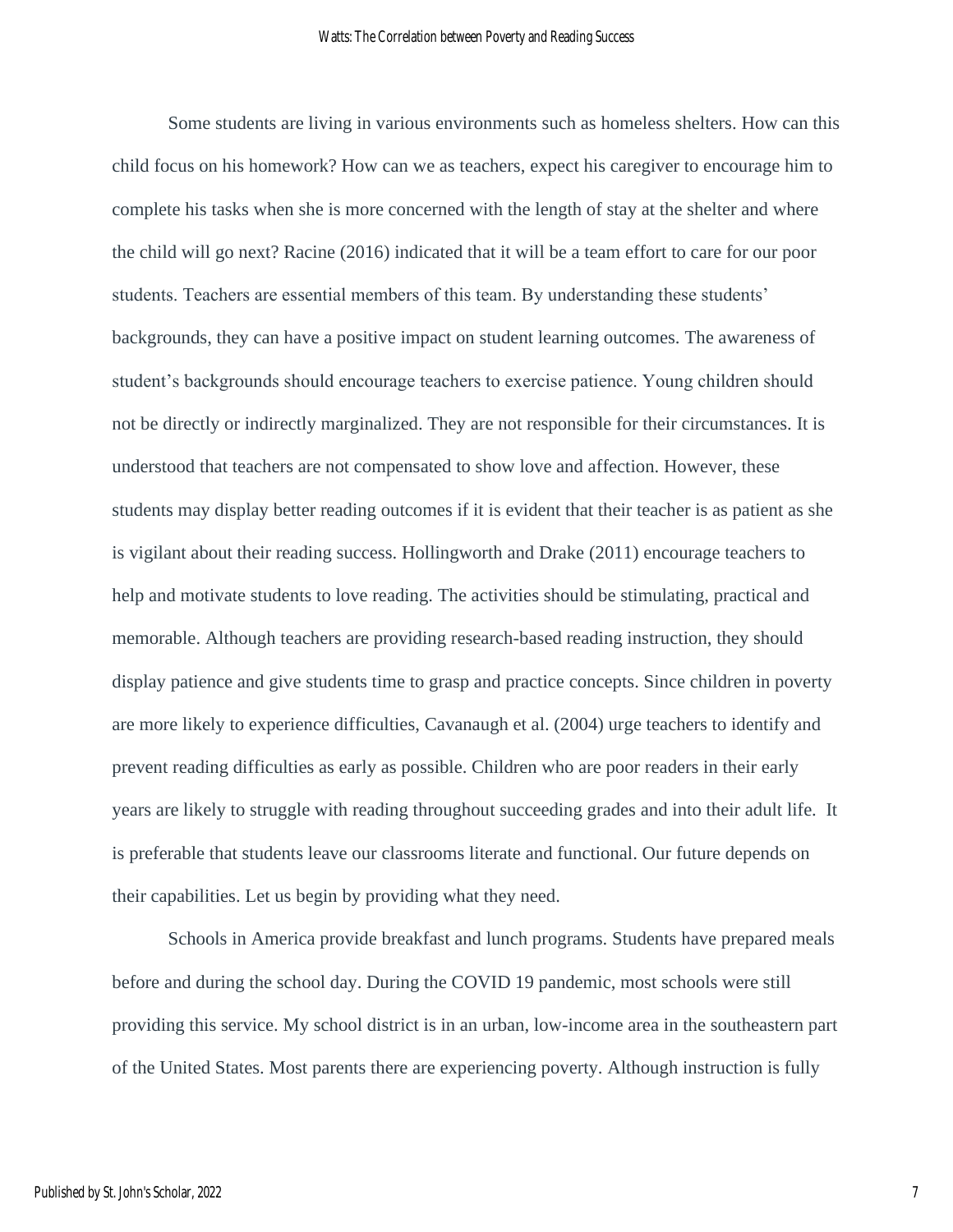virtual, breakfast and lunch are still provided. Parents can go to designated locations or go to their child's school. It is unfortunate to see them arrive in droves and on time twice a day to retrieve the meal packages, but neglect to collect or ask for the well organized and labelled learning materials and equipment. Although these items are offered in addition to the food, most parents decline and state that they will return at another time for the school supplies. I live in hope that low-income parents and families will recognize and acknowledge that education is one of their ways out of poverty and lend full support to the school in its quest to educate their child. Based on personal interactions and testimonies, some of these parents are experiencing literacy deficiencies. None of the parents who admitted to the deficiencies have expressed the desire to improve their circumstances, even after viable solutions were suggested. It is unfortunate that the results of the lack of educational skills have not stirred them to action. This lack of parental involvement and interest is hurting our young children. It is also a strong indicator that some students may not be receiving as much, if any, educational stimulation in their home environments.

#### **How Can Parents and Teachers Close the Gaps?**

Parents can help by being more involved in their young child's reading success. The home environment is a crucial place for reading reinforcement and stimulation. No parent should feel that his low socioeconomic status means that he is less of a person due to his income or lack thereof, or that he cannot encourage his child to strive for greatness. The desire to break the poverty cycle is overdue. Schools have many resources. Personnel and other tangible support are available to help parents find reasonable solutions to the ills they are facing. Community partners are also offering services, some are free of cost. Parents should not feel hopeless. All their needs may not be met but accessing what is available is a strong beginning. Malika, Granillo &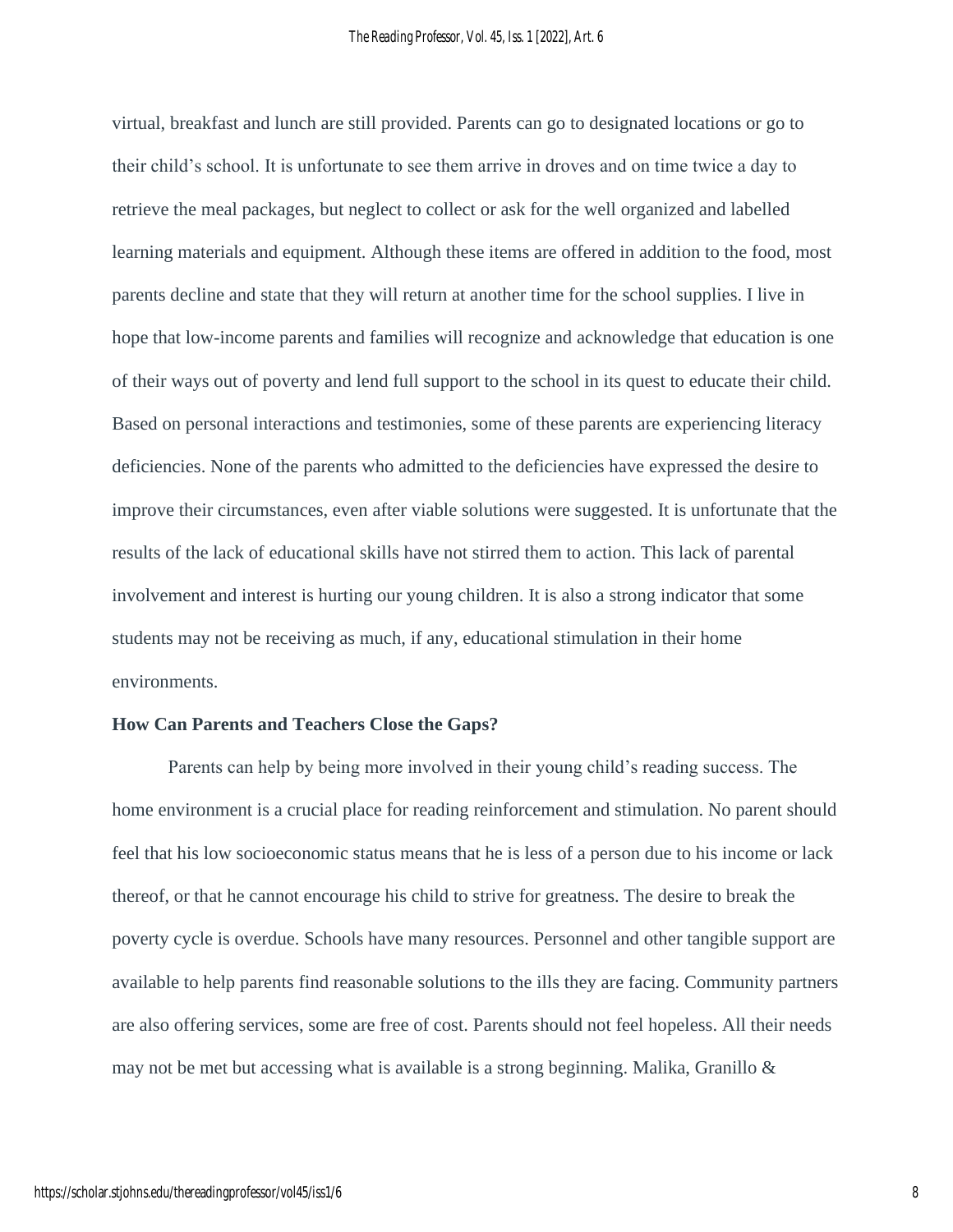Belliard (2021) explain what they discovered is the reason some parents in poverty do not access the services specifically created to assist them. They state that although researchers, the government and school districts have provided resources to close the gaps for the marginalized, "…it is well documented that many in these communities either distrust the "system" and do not engage with these resources or simply do not know about them" (p. 64). Some parents gave reasons for their lack of involvement in their children's education. They stated that there were numerous roadblocks, and they did not have the time to decipher the bureaucracies and policies. Other parents stated that they were uncomfortable discussing their personal problems with strangers. Malika et al. (2021) provided their solution:

"We implemented an innovative way to do so by incorporating community health and education workers (CHEWs) who can serve as liaisons between families, resources, and schools, providing health and educational outreach and advocacy. Informed by Maslow's hierarchy of need, we believed that what happens outside of the classroom directly impacts a child in the classroom; thus, helping parents and students to connect to resources more effectively ultimately prepares the child for success in the classroom" (p. 65).

According to Vacca, Vacca, & Mraz (2017), the classroom is a "…place where the special mix of teacher, student, and text come together to create wonderfully complex human interactions that stir the minds of learners" (p. 3). Effective teachers, their students, and their reading materials and equipment are this "special mix." Teachers can help young children in poverty to master their reading tasks. Kozol (1991) is of the belief that when teachers are sympathetic to their students' backgrounds, instruction becomes more meaningful. Most teachers are aware of their students' circumstances; this knowledge can help them to first address physical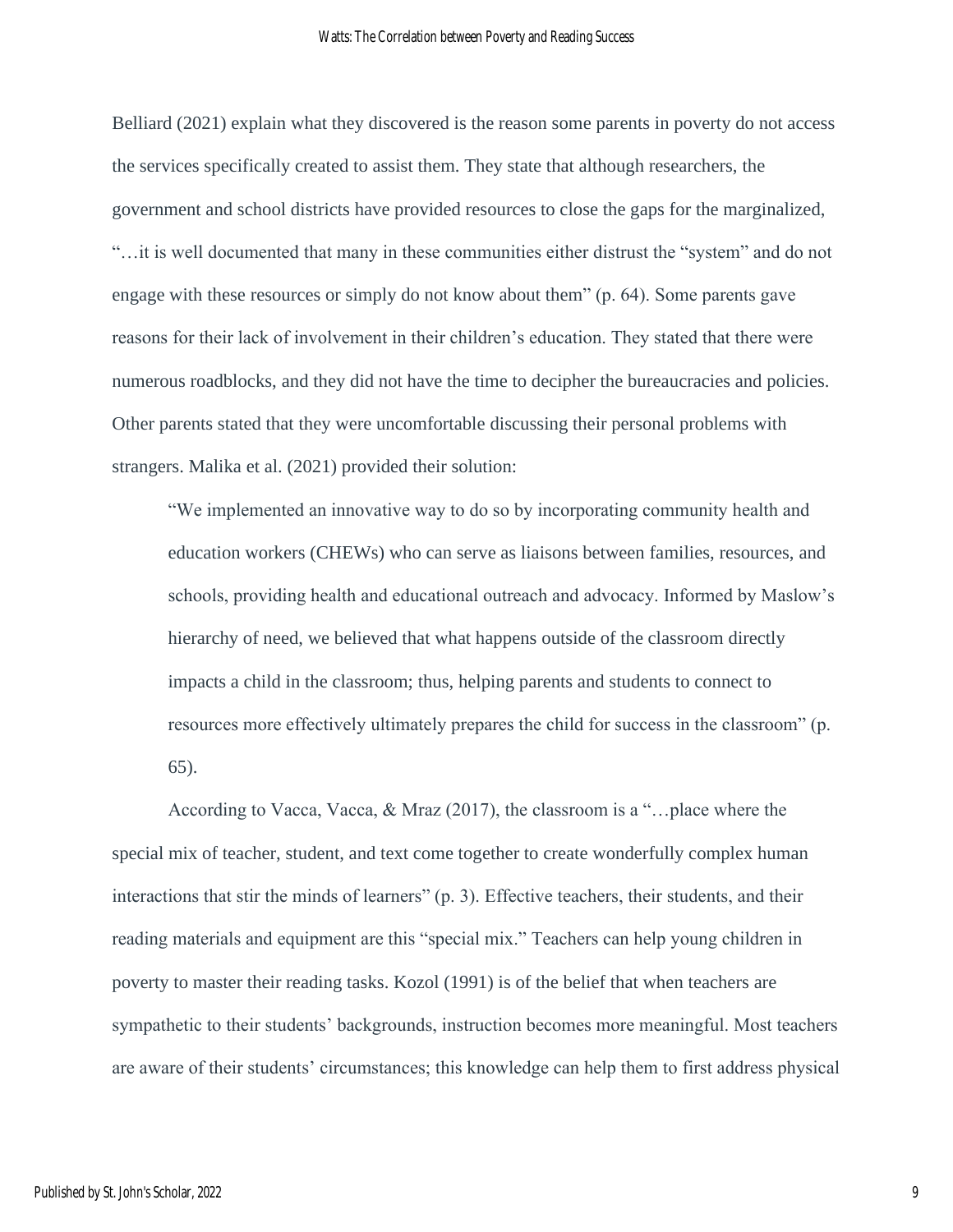needs like hunger before they attempt to maximize the students' brain power. Simons, Irwin, and Drinnien (1987) suggest some ways in which educators can help low-income students overcome their obstacles. Some examples of the variables that teachers can control are as follows:

- Ensuring that the student's basic needs are met. Encourage participation in the school's breakfast program and distribute learning materials.
- Teaching students about self-awareness and regularly discuss their hopes, dreams, and achievement.
- Providing opportunities for practice so that students can make good choices.
- Fostering creativity and bestow commendation for small and large accomplishments.

Teacher quality and teaching quality (Vacca et al. 2017), are tools that meet the demands of "strong instruction" (p. 5). Young children living in poverty need this type of instruction if they are to succeed at reading.

### **Limitations**

Of all the researchers reviewed for this brief commentary, Sadler and Highsmith (2016) are among the few who studied how systemic racism, politics and income inequalities contribute to economic crisis that causes poverty. For example, they examined the Flint water crisis in the state of Michigan. According to these researchers, the geographic setting, political policies, and new independent governments created by white suburbanites, contributed the "urban economic crisis that ultimate precipitated the Flint water crisis" (p. 144). Other studies, such as those from Burney & Beilke (2008) and Dickerson & Popli (2014), also discuss the problem of poverty and its effects rather than on immediate, viable solutions. Future research on said viable solutions are needed.

#### **Implications**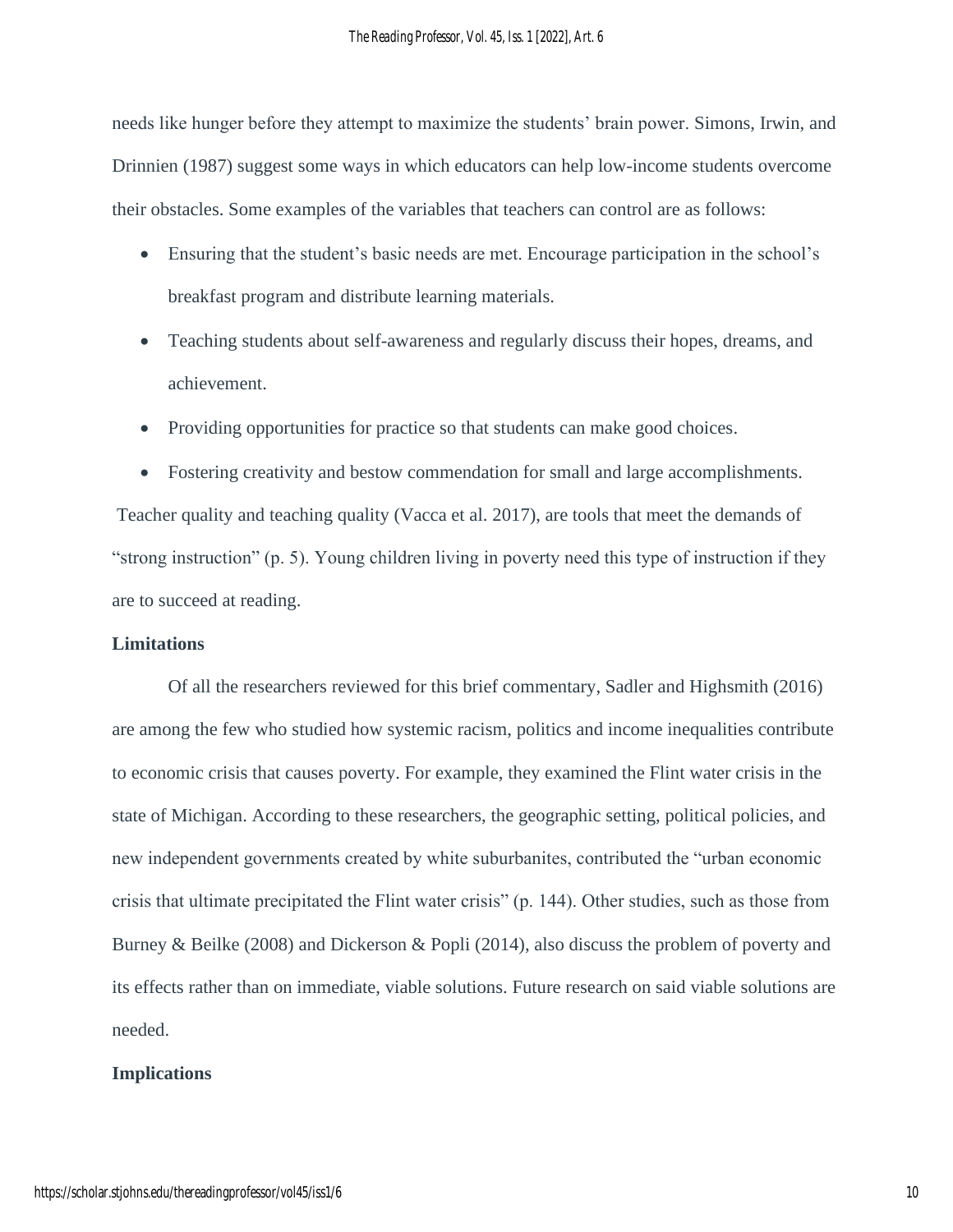Living in poverty has implications for how young children grow and develop. Their future depends on their ability to communicate effectively. If the negative influences of poverty are not addressed, students will experience reading failure albeit they continue to transition to each grade. Studies show that students from low-income families will enter high school with scarcely enough literacy skills. In their research, Reardon, Valentino, and Shores (2012) discovered that only about one third of American middle school students can read competently. They added that "literacy skills vary considerably among students…roughly 10 percent of seventeen-year-olds are at the level of the typical nine-year-old" (p. 17). Reardon et al. (2012) concluded that race, ethnicity, and socioeconomic background influenced children's literacy skills. They stated, "African American and Hispanic students begin high school with average literacy skills three years behind those of white and Asian students; students from low-income families enter high school with average literacy skills five years behind those of high-income students" (p. 17). Because of these disparities, the researchers indicated that by the time these students are in high school, it is too late to remediate and close the reading gap. Reardon et al. (2012) noted that racial and ethnic disparities are not as prevalent as they were approximately fifty years ago. However, socio-economic variations in literacy skills are increasing. According to Stinnett (2014), these students will be at least five years behind the students from higher income environments.

Reading achievement correlates to the home environment and the parent-to-child ratio. Poverty directly influences behavioral problems at school (Eamon, 2002). Teachers should be aware of students' circumstances so that instruction can be tailored to meet their reading needs. Medcalf et al. (2013) state that "children must feel competent...through opportunities and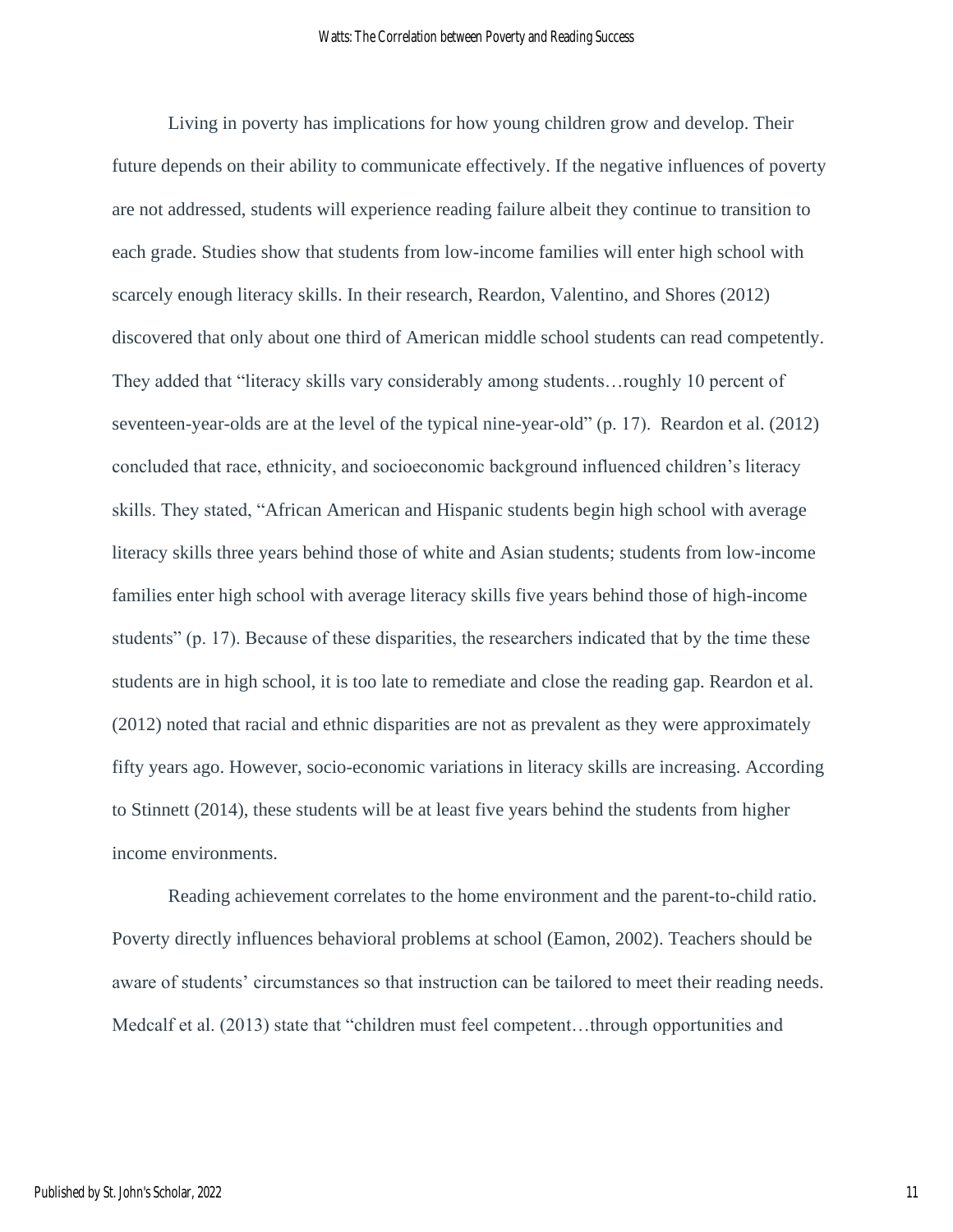experiences…education must give children the opportunities and experiences that will help them develop those skills and dream of a better future for themselves and for the world" (p. 1333).

It is time that high poverty schools cease having a higher concentration of inexperienced teachers. Haycock & Crawford (2008) pointed out that "Minority and poor students…were typically taught by significantly more than their fair share of unlicensed, out-of-field, and inexperienced teachers who often didn't have records of strong academic performance themselves". (p. 15). Since young children are already in poverty and facing multiple negative repercussions, policymakers and school leaders should ensure that well trained teachers are compensated for being in low-income school districts. Their knowledge, skills and expertise are needed to bridge the existing gap. School leadership, including the school's outreach team, and policymakers, should collaborate to ensure additional support and resources are allocated to the students who are experiencing poverty. Still, parents and families bear responsibility for inquiring about and accessing school and community resources that can lead to employment, better employment, or better living and working conditions for themselves and their children. To eradicate the negative consequences and repercussions of poverty, our society needs involved leaders who will inform national policy regarding resources, knowledge and skills that can help families better themselves.

### **Conclusion**

The purpose of this brief commentary was to highlight the disparities associated with poverty and their lasting effects across multiple aspects of students' lives especially their ability to read effectively. Some of the literature reviewed did not provide viable or proven solutions to avert the poverty crisis. They mostly discussed the racial, ethnical, and socioeconomic problems that students and their families are and have been facing. More research that shows how families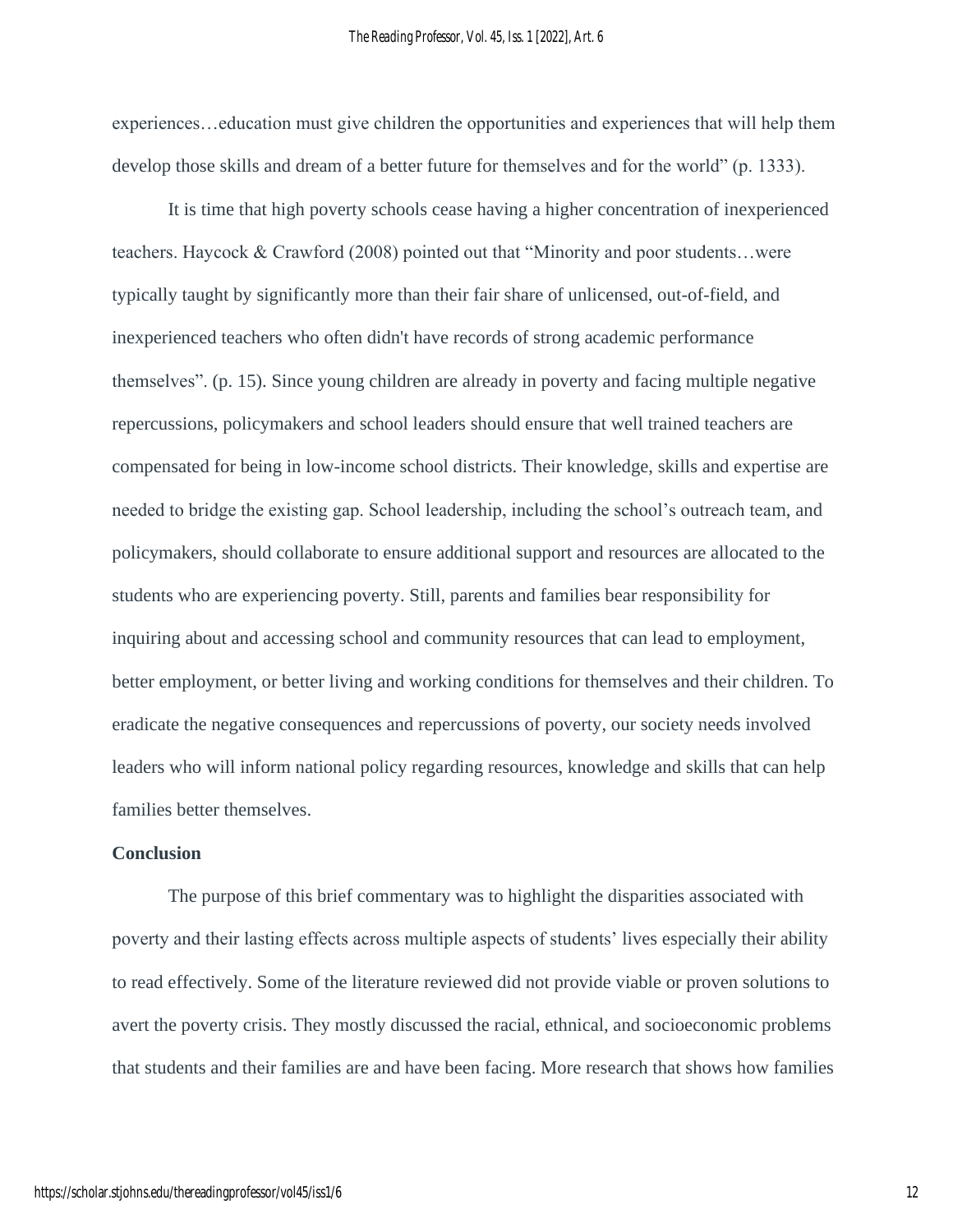in poverty elevated themselves thereby improving the academic achievement of their children is needed. I strongly believe that successful models can be an inspiration, especially for those families who stated they were uncomfortable discussing their personal problems or experienced bureaucracies. Many programs and strategies exist to help with successful reading outcomes. However, young children who are experiencing health disorders, hunger, or feelings of anxiety about their circumstances, will not be focusing on the methodology being used to help them learn. Their hierarchical needs must first be met before they are ready to focus on the goals of schooling.

Young children need to be properly fed, be in a safe environment, and be actively engaged in school activities that are purposeful. Learning to read is the first step for leading these youngsters out of poverty. The cycle can be broken. It will take the previously mentioned team of stakeholders to make this a reality. Young children are not responsible for themselves. Their parents and teachers have significant contributions to make in their reading success. Income equality will never happen in America or in any society. However, a child's low socio-economic status should not prevent her from having full access to services, qualified teachers, and enriching programs, especially government funded programs, that will help her to learn. Poverty is a factor that affects young children's reading success, but it need not be a hindrance.

#### **References**

- Aderibigbe, S. A. (2013). "Opportunities of the collaborative mentoring relationships between teachers and student teachers in the classroom: The views of teachers, student teachers and university tutors". *Management in Education 27*(2), 70–74.
- Burney, V. H., & Beilke, J. R. (2008). The constraints of poverty on high achievement. *Journal for the Education of the Gifted, 31*, 171-197.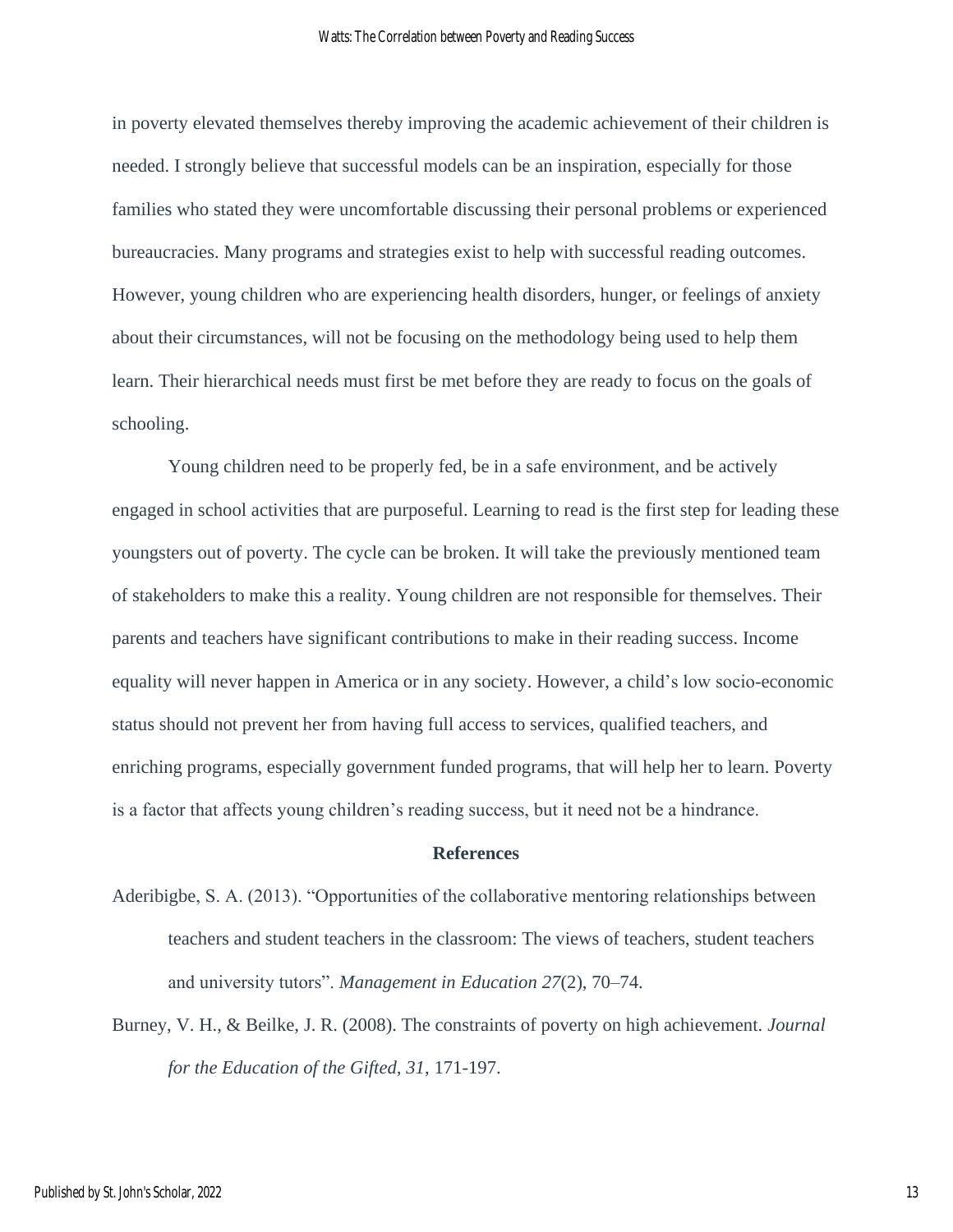Carpenter, D. M., Ramirez, A., & Severn, L. (2006). Gap or gaps: Challenging the singular definition of the achievement gap. *Education and Urban Society, 39*, 113-127.

Cashin, S. (2015). *Place, not race: A new vision of opportunity in America*. Beacon Press.

- Cavanaugh, C. L., Kim, A.-H., Wanzek, J., & Vaughn, S. (2004). Kindergarten reading interventions for at-risk students: Twenty years of research. *Learning Disabilities: A Contemporary Journal, 2*(1), 9–21.
- Children's Defense Fund. (2000). *Yearbook 2000. The state of America's children*. Author.
- Compton-Lilly, C. (2003). *Reading families: The literate lives of urban children*. Teachers College Press.
- Compton-Lilly, C. (2007). *Re-reading families: The literate lives of urban children, four years later*. Teachers College Press.
- Cooper, K., & Stewart, K. (2013). *Does money affect children's outcomes? A systematic review*. Joseph Rowntree Foundation.
- Dickerson, A., & Popli, G. (2014). *Persistent poverty and children's cognitive development.*  Evidence from the UK Millennium Cohort Study. Sheffield Economic Research Paper Series 2011023. Sheffield: University of Sheffield.
- Duncan, G., & Brooks-Gunn, J. (1997). *The consequences of growing up poor*. Sage Foundation.
- Eamon, M. K. (2002). Effect of poverty on mathematics and reading achievement of young adolescents. *The Journal of Early Adolescence, 22*, 49-74.
- Fernandes, M., & Sturm, R. (2010). Facility provision in elementary schools: Correlates with physical education, recess, and obesity. *Preventative Medicine*, *50*, 30-35.

Gorski, Paul. (2006). Savage unrealities. *Rethinking Schools, 21*(2), 16-19.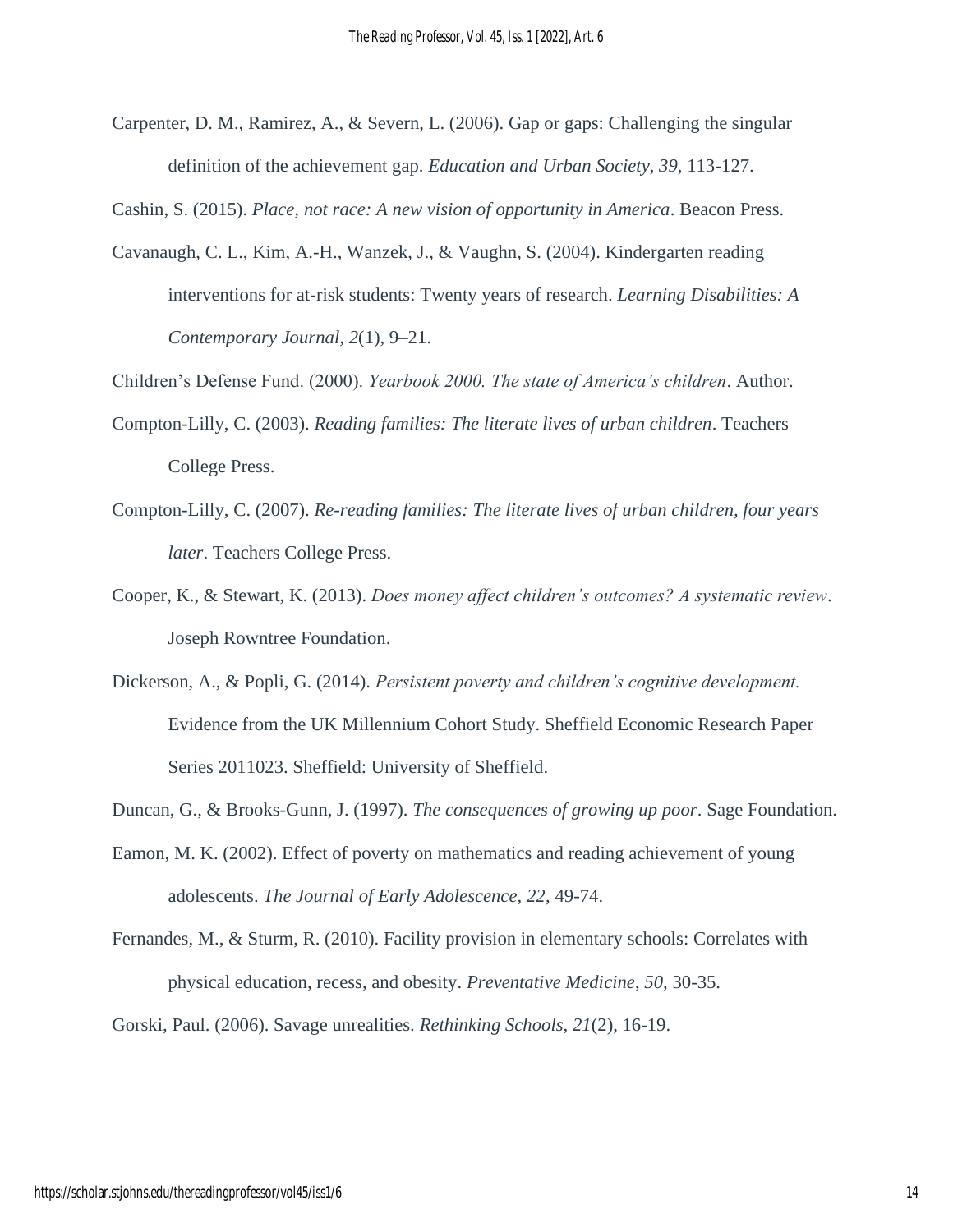- Hagans, K. S., & Good III, R. H. (2013). Decreasing reading differences in children from disadvantaged backgrounds: The effects of an early literacy intervention. *Contemporary School Psychology, 17,* 103-117.
- Haycock, K., & Crawford, C. (2008). Closing the teacher quality gap. *Educational Leadership, 65*(7), 14–19.
- Hirsch, Jr., E. D. (2003). Reading comprehension requires knowledge of words and the world: Scientific insights into the fourth-grade slump and the nation's stagnant comprehension scores. *American Educator*, *10-29*, 48.
- Hollingworth, L., & Drake, H. M. (2011). *Teach reading, not testing: Best practice in an age of accountability*. Corwin.
- Investing in Children. (2001). London, England. Retrieved March 11, 2008, from http://www. investinginchildren.on.ca/Communications/articles/maslow.html

Kozol, J. (1991). *Savage inequalities: Children in America's schools*. Crown Publishing.

- Lareau, A. (2003). *Unequal childhoods: Class, race, and family life.* University of California Press.
- Malika, N., Granillo, C., & Belliard, J. C. (2021). Bridging the Gap between Resources and Marginalized Families. *Childhood Education, 97*(1), 64–67.

Maslow, A. H. (1943). A theory of human motivation. *Psychological Review, 50*(4), 370–396.

- Medcalf, N. A., Hoffman, T. J., & Boatwright, C. (2013). Children's dreams viewed through the prism of Maslow's hierarchy of needs. *Early Child Development & Care, 183*(9), 1324 – 1338.
- National Center for Children in Poverty. (2017). Child poverty.

[www.nccp.org/topics/childpoverty.html](http://www.nccp.org/topics/childpoverty.html)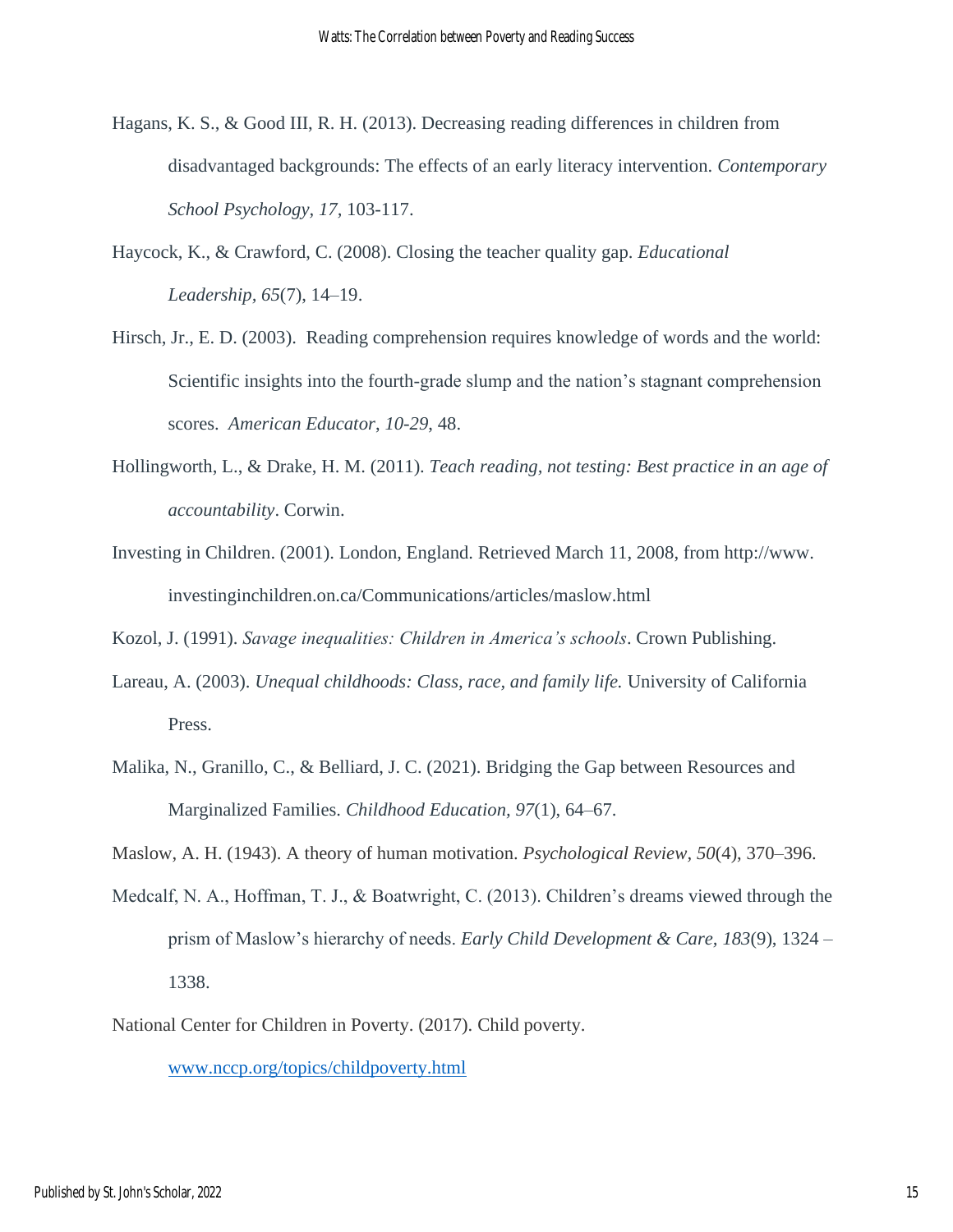- Nunez, R. da C., & Homes for the Homeless, I. N. Y. N. (1994). *Hopes, Dreams & Promise: The Future of Homeless Children in America.*
- Obama, B. (2005). Literacy and education in a 21<sup>st</sup> century economy. [http://obamaspeeches.com/024-Literacy-and-Education-in-a-21st-Century-Economy-](http://obamaspeeches.com/024-Literacy-and-Education-in-a-21st-Century-Economy-Obama-Speech.htm)[Obama-Speech.htm.](http://obamaspeeches.com/024-Literacy-and-Education-in-a-21st-Century-Economy-Obama-Speech.htm)
- Pacheco, C. M., Ciaccio, C. E., Nazir, N., Daley, C. M., DiDonna, A., Choi, W. S., Barnes, C. S., & Rosenwasser, L. J. (2014). Homes of low-income minority families with asthmatic children have increased condition issues. *Allergy and Asthma Proceedings*, *35*(6), 467– 474.
- Potter, K. (2015, July 21). More U.S. children are living in poverty than during the Great Depression. *The Huffington Post*.<https://bit.ly/1HPdS3u>
- Pulcini, C. D., Zima, B. T., Kelleher, K., & Houtrow, A. J. (2017). Poverty and trends in three common disorders. *Pediatrics, 139*(3), 1-10.
- Racine, A. D. (2016). Child poverty and the health care system. *Academic Pediatrics, 16*(3, supplemental), s83-89.
- Rank, M. R. (2004). *One nation, underprivileged: Why American poverty affects us all*. Oxford University Press.
- Reardon, S. F. (2013). The widening income achievement gap. *Educational Leadership, 70*(8), 10-16.
- Reardon, S. F., Valentino, R. A., & Shores, K. A. (2012). Patterns of literacy among U.S. students. *Future of Children, 22*(2), 17-37.